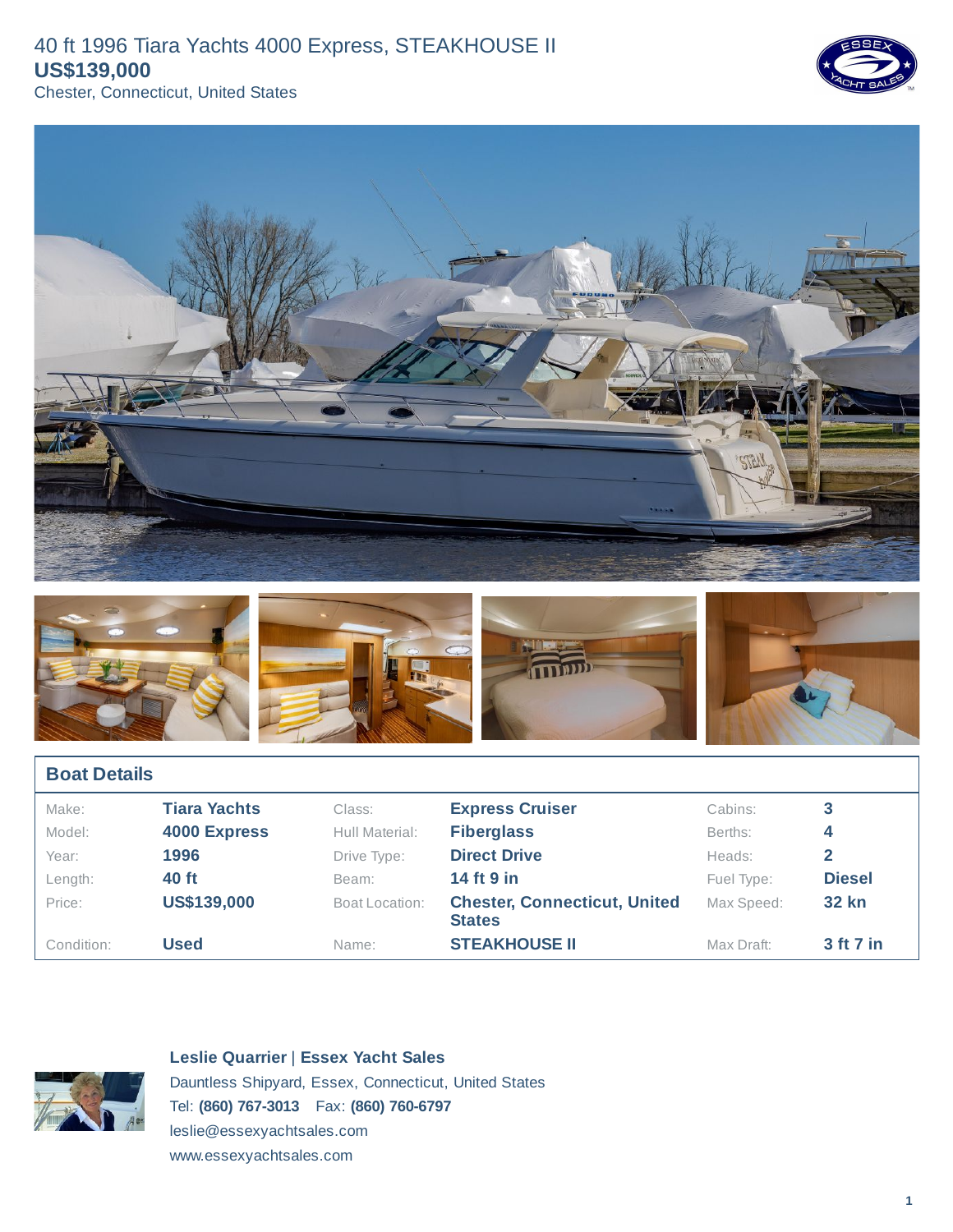# **Description**

SEAKHOUSE II is a well maintained, spacious family cruiser. With 3208TA 435hp CATS (1,552hrs), this Tiara easily cruises at 25-27kts, with top speed over 30kts. Her 14'6" beam allows spacious accomodations for 4-6 in two staterooms, with extra convertible sleeping in the large salon. There is a complete galley and a second head. Fully Airconditioned, 9kW Generator and Cablemaster. Twin transom doors lead out from the spacious cockpit to an extended swim platform with built in storage into the transom storage trunk.

| <b>Information &amp; Features</b>    |                         |                 |                                |                        |               |
|--------------------------------------|-------------------------|-----------------|--------------------------------|------------------------|---------------|
| <b>Caterpillar 3208TA (Engine 1)</b> |                         |                 |                                |                        |               |
| Type:                                | <b>Inboard</b>          | Drive Type:     | <b>Direct Drive</b>            | Propeller<br>Material: | <b>Bronze</b> |
| Fuel Type:                           | <b>Diesel</b>           | Power:          | 435 hp                         |                        |               |
| Hours:                               | 1552                    | Propeller Type: | 3 Blade                        |                        |               |
| <b>Caterpillar 3208TA (Engine 2)</b> |                         |                 |                                |                        |               |
| Type:                                | <b>Inboard</b>          | Drive Type:     | <b>Direct Drive</b>            | Propeller<br>Material: | <b>Bronze</b> |
| Fuel Type:                           | <b>Diesel</b>           | Power:          | 435 hp                         |                        |               |
| Hours:                               | 1552                    | Propeller Type: | 3 Blade                        |                        |               |
| <b>Dimensions</b>                    |                         |                 |                                |                        |               |
| LOA:                                 | 40 ft                   |                 | 17°<br>Deadrise At<br>Transom: |                        |               |
| Beam:                                | 14 ft 9 in              |                 |                                |                        |               |
| Max Draft:                           | 3 ft 7 in               |                 |                                |                        |               |
| <b>Weights</b>                       |                         |                 |                                |                        |               |
| Displacement:                        | 26,800 lb               |                 |                                |                        |               |
| <b>Speed</b>                         |                         |                 |                                |                        |               |
| Cruising Speed:                      | <b>27 kn</b>            |                 |                                |                        |               |
| Max Speed:                           | <b>32 kn</b>            |                 |                                |                        |               |
| <b>Tanks</b>                         |                         |                 |                                |                        |               |
| Fuel:                                | <b>200 gal</b>          |                 |                                |                        |               |
| Fresh Water:                         | 80 gal                  |                 |                                |                        |               |
| Holding:                             | 57 gal                  |                 |                                |                        |               |
| <b>Accommodations</b>                |                         |                 |                                |                        |               |
| Double Berths:                       | $\overline{2}$          |                 |                                |                        |               |
| Cabins:                              | 3                       |                 |                                |                        |               |
| Heads:                               | $\overline{\mathbf{2}}$ |                 |                                |                        |               |
|                                      |                         |                 |                                |                        |               |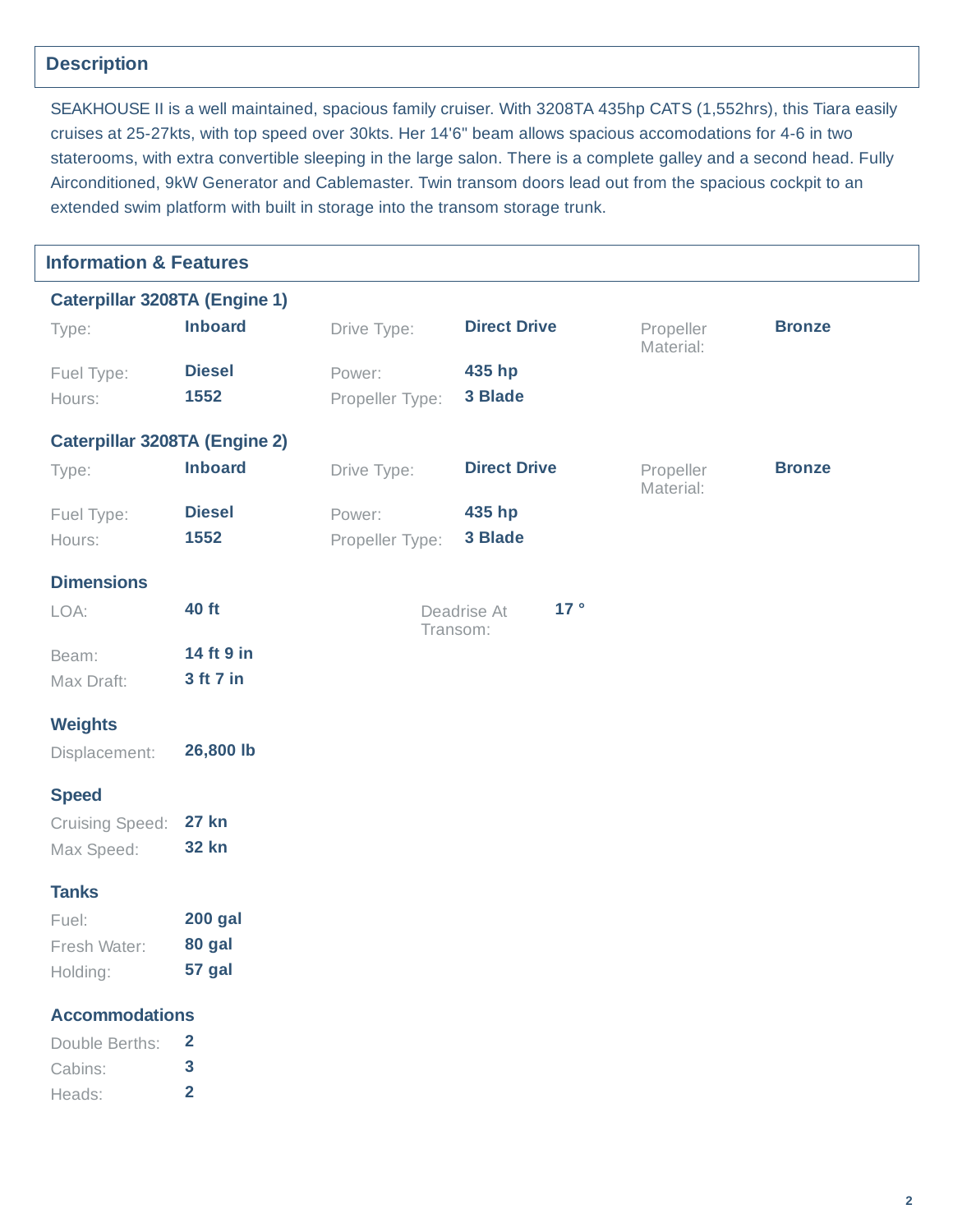Hull Shape: **Modified Vee** Flag Of Registry: **United States** Builder: **Tiara Yachts**

### **ACCOMMODATIONS**

Comfortable accommodations for a total of 4-6 in two staterooms with extra sleeping on the convertible salon settee.

Double berth forward in MASTER STATEROOM with storage under the centerline berth, twin hanging lockers and under berth storage. Overhead opening hatch, with screen and shade provide light and ventilation. Heat and A/C control, TV. The MASTER HEAD is adjacent and includes a large separate shower stall with curved door, a vanity with mirror, storage and lighting, ample storage, hot and cold pressure water, and a Vacuflush freshwater head.

Next aft is the spacious SALON, with starboard side curved white leather lounge allowing seating for a small crowd around the large expandable table. Storage beneath the seats. Portlights and overhead opening hatch, with screen and shade provide light and ventilation to the salon. The mid-cabin area has a full 7 foot headroom. Two additional seating stools attach with floor sockets for stability. Dinette converts to a large berth. A/C and heat controls.

The entertainment center includes a Sony FM/AM stero receiver STR-DE197, and a Denin DVD player with 5-DVD changer DVM-1815. New Vizio TV (2022) above on an adjustable bracket.

On the port side is the open L-shaped GALLEY with additional portlights above, stainless steel sink, hot and cold pressure water, Princess Gourmet 3-ring electric stove top. LG convection microwave oven and coffee maker above the white laminate counter. Above and below the countertop is excellent galley storage. There is a Sub-Zero refrigerator and a separate freezer

Aft of the salon is the DOUBLE AFT CABIN with adjacent seating and a vanity with mirror and lighting and HEAD underneath the seat.

Steps lead aft and up, through the sliding door, to the HELM DECK with helm controls, elecronics and extensive seating to starboard. The Helm seat is electrically actuated. Aft of the helm area is a large COCKPIT with bench seats forward and aft, (with extensive storage under the seats), a hydraulic table, which elevates from below. The Helm and Cockpit seating easily accomodate 12 persons.There is a wet bar and icemaker. Access to the engines is through the center section of the forward cockpit seat, with lift-assist from gas struts.

Twin transom gates lead down to the extended swim platform. (Note: There is some softness in parts of the swim platform). Built into the transom is a huge hydraulically-opened storage area/garage. There is space with hookups for a Washer/Dryer, but none is currently installed. Hot and cold fresh water shower, plus saltwater and freshwater washdowns. The swim platfom has dinghy davits and tiedown cleats.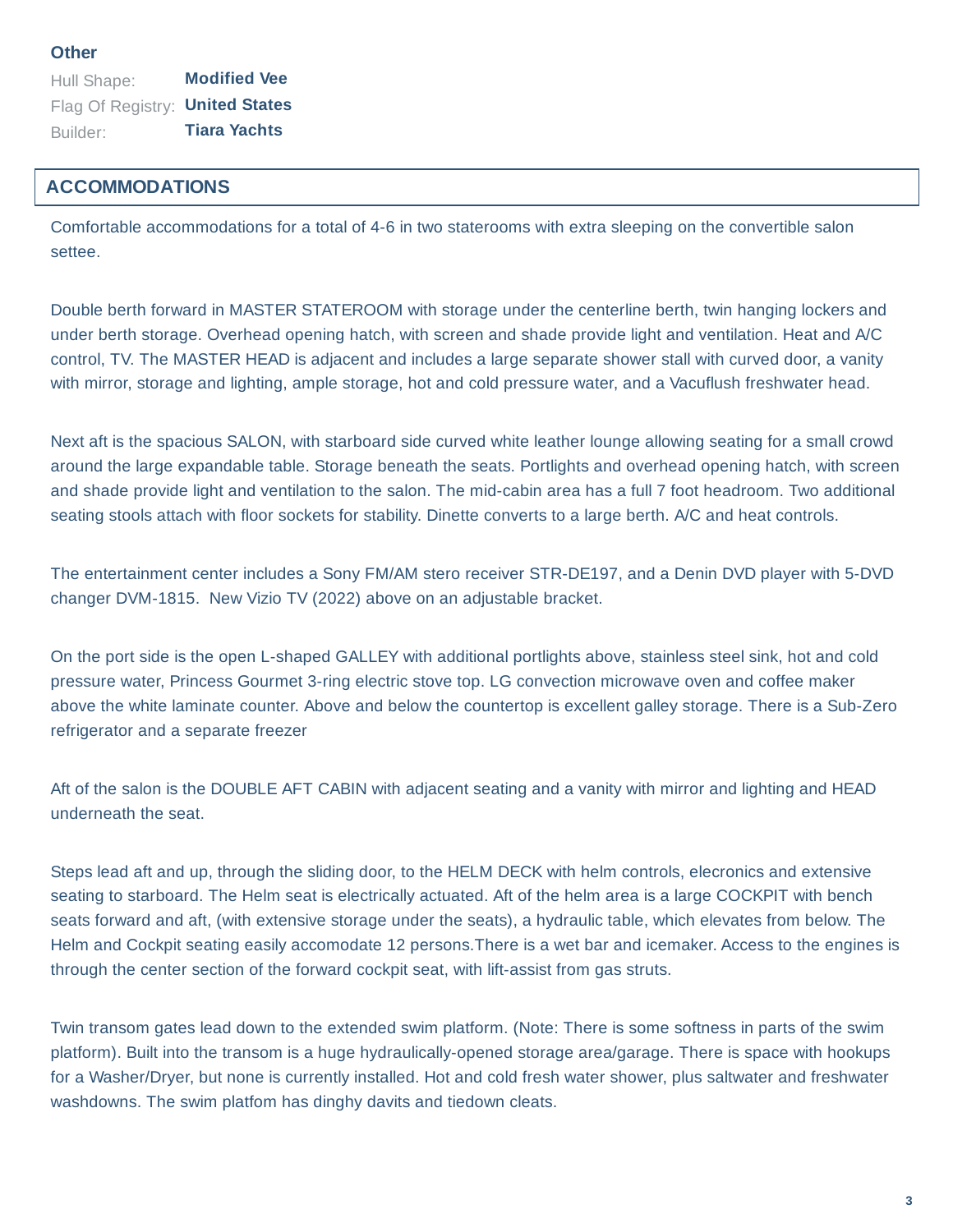# **GALLEY**

- Sub Zero 120V AC Refrigerator
- Marvel 120V AC Freezer
- Princess Gourmet Electric 3-Ring Stove Top
- LG Microwave/Convection Oven
- Single Stainless Steel Sink
- Hot & Cold Pressure Water
- Coffee Maker
- Ample Counter & Storage Space

### **ELECTRONICS**

- Garmin GPS Map 4208 Chart Plotter w/Touchscreen
- Robertson AP300X Autopilot
- Icom IC-M504 VHF Radio
- Datamarine CD-400 Depthfinder
- Furuno 4kW Radar
- Ritchie Compass
- Rudder Angle Indicator
- DVD Player
- Sony AM/FM Stereo
- Vizio Salon TV (2022)
- Cockpit Speakers
- Horn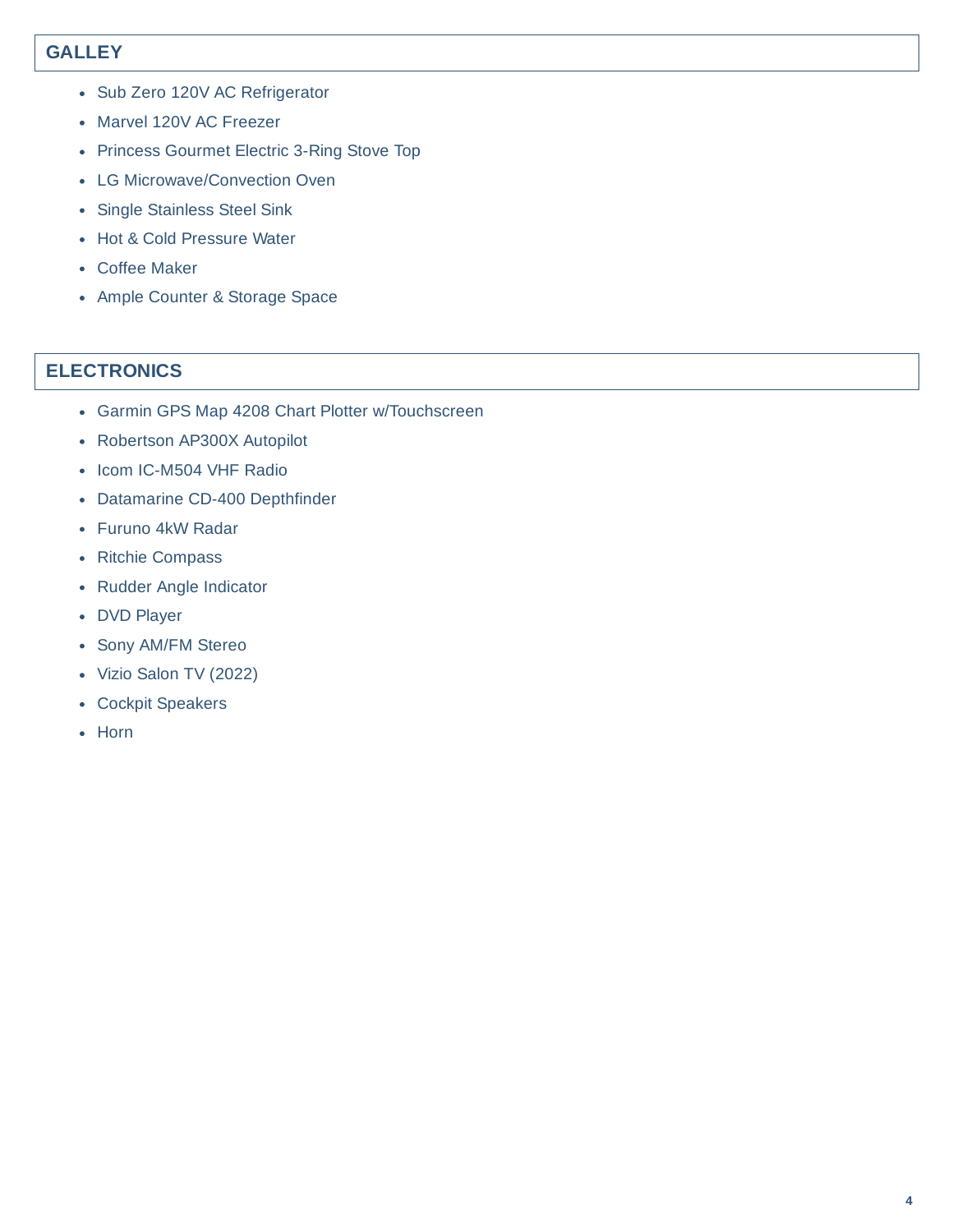### **MECHANICAL and PLUMBING**

- Twin 3208TA Caterpillar Engines, 435hp (1,552hrs)
- Glendinning Synchronizer
- ZF Transmissions with V-Drive
- 9 kW Onan Generator (2,250hrs)
- Racor Fuel/Water Filters
- Groco Oil Change Pump
- Glendinning Cablemaster with 50A shore cable
- Marine Air Reverse Cycle Airconditioning, 9,000 BTU and 16,000 BTU
- Seaward Hot Water Heater
- Hot and Cold Pressure Water
- Cockpit Shower
- Vacuflush Master Head
- Jabsco Electric Head
- Shower Sump Pump
- Three 12V Electric Bilge Pumps
- 57 Gallon Holding Tank
- Saltwater and Freshwater Washdown

#### **ELECTRICAL**

- 12V/120V Systems
- (2) 8D Batteries (2016)
- (6) 6V Batteries (2021)
- Xantrax 20 AMP Battery Charger
- Breaker Panel
- Polarity Alarm
- Glendinning Retractable Shore Power Cord
- Two 30A/50A Power Cord Adapters
- Interior & Exterior Lights
- Remote Control Powered Spotlamp Mounted on Pulpit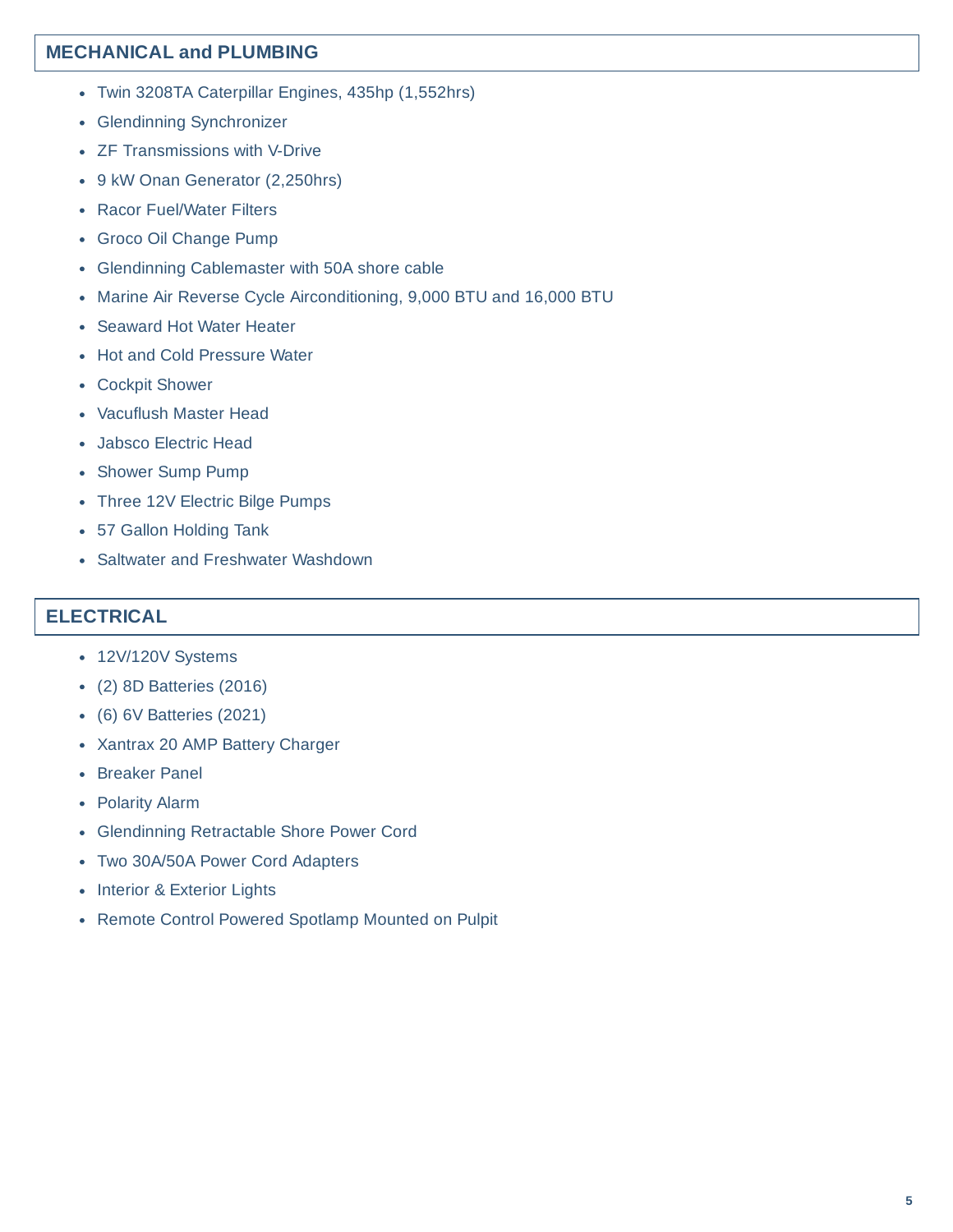## **HULL and DECK**

- White Fiberglass Modified V Hull
- Non Skid Decks
- Foredeck Sunpad
- Stainless Steel Stanchions & Handrails
- Maxwell Windlass With Foot & Helm Controls
- Suncor Plowmaster 35 lb Stainless Steel Anchor
- 36' Chain Plus Additional Rode
- Fiberglass Superstructure w/Radar Arch
- Full Cockpit Enclosure (New Spring 2022)
- Twin Transom Gates
- Large, Extended Cockpit w/Port & Starboard Entry
- Aft Cockpit Seating
- Hydraulic Cockpit Table
- Cockpit Storage
- Cockpit Wet Bar
- Cockpit Shower
- Swim Ladder
- Engine Room Access Beneath Cockpit
- 3 Blade Bronze Propellers
- 2 Spare Propellers
- 2" Stainless Steel Shaft
- Cast Bronze Rudders
- Bennett Trim Tabs
- Life Jackets
- Docklines
- Fenders
- Fire Extinguishers
- Bell
- Horn

### **EXCLUSIONS**

EXCLUSIONS TO INVENTORY shall be personal items and any items not specifically mentioned in the above inventory.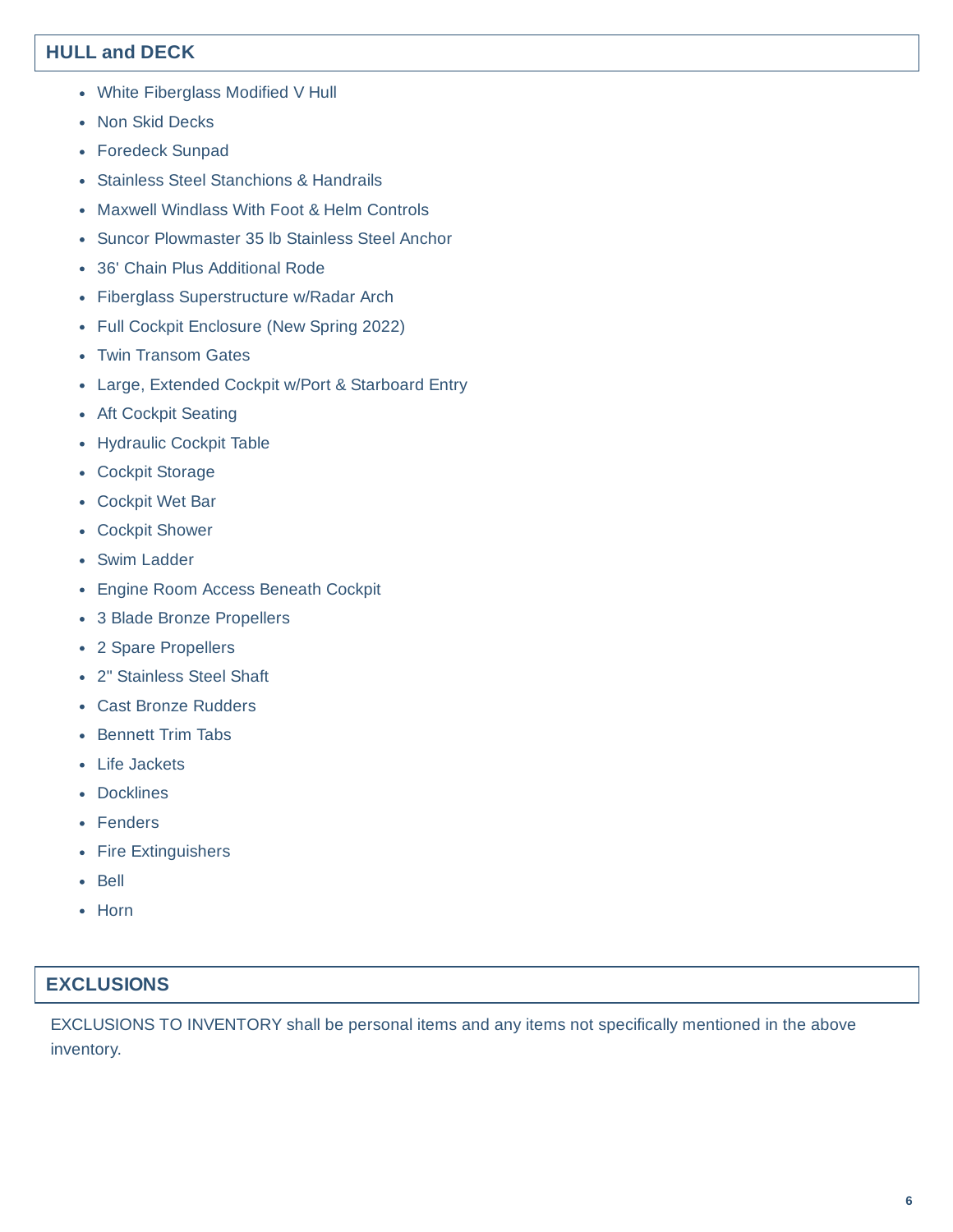### **DISCLAIMER**

The Company offers the details of this vessel in good faith but cannot guarantee or warrant the accuracy of this information nor warrant the condition of the vessel. A buyer should instruct his agents, or his surveyors, to investigate such details as the buyer desires validated.

Potential purchasers should assume that items on the vessel at the time of viewing, but not specifically listed on this specification sheet, are not included with the sale of the yacht. These specifications are believed to be correct but cannot be guaranteed. Specifications are provided for information purposes. Data was obtained from sources believed reliable but is not guaranteed by owner or brokers. Buyer assumes responsibility to verify all speeds, consumption, capacities and other measurements contained herein and otherwise provided and agrees to instruct his surveyor to confirm such details prior to purchase.

Vessel subject to sale, price and inventory changes, and withdrawal from market without notice. Engine hours are as of the date of the original listing and are a representation of what the listing broker is told by the owner and/or actual reading of the engine hour meters. The broker cannot guarantee the true hours. It is the responsibility of the purchaser and/or his agent to verify engine hours, warranties implied or otherwise and major overhauls as well as other representations noted on the listing brochure.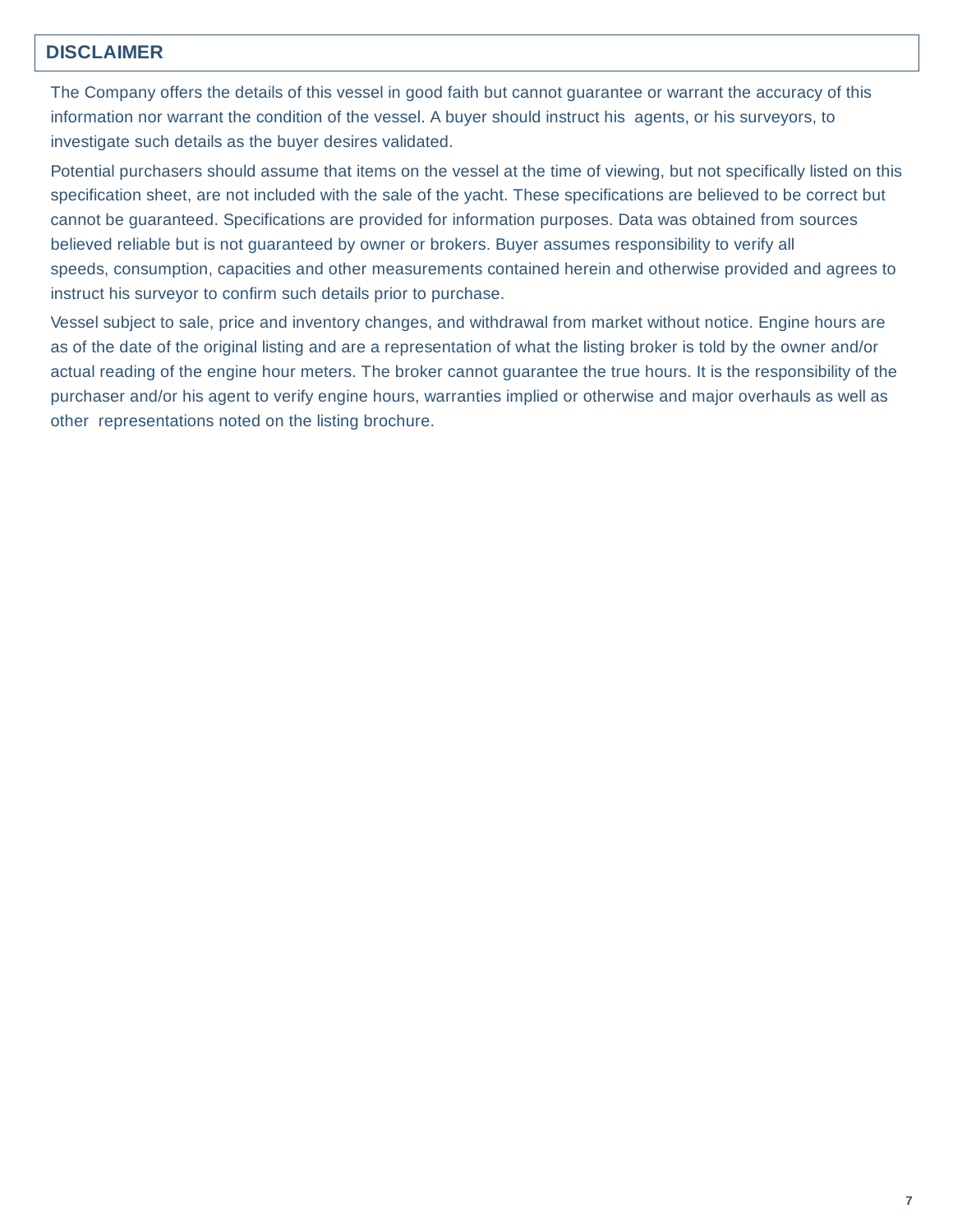







Entertainment Center Galley w/Cooktop Open





Sub-Zero Refrigerator Forward Master Stateroom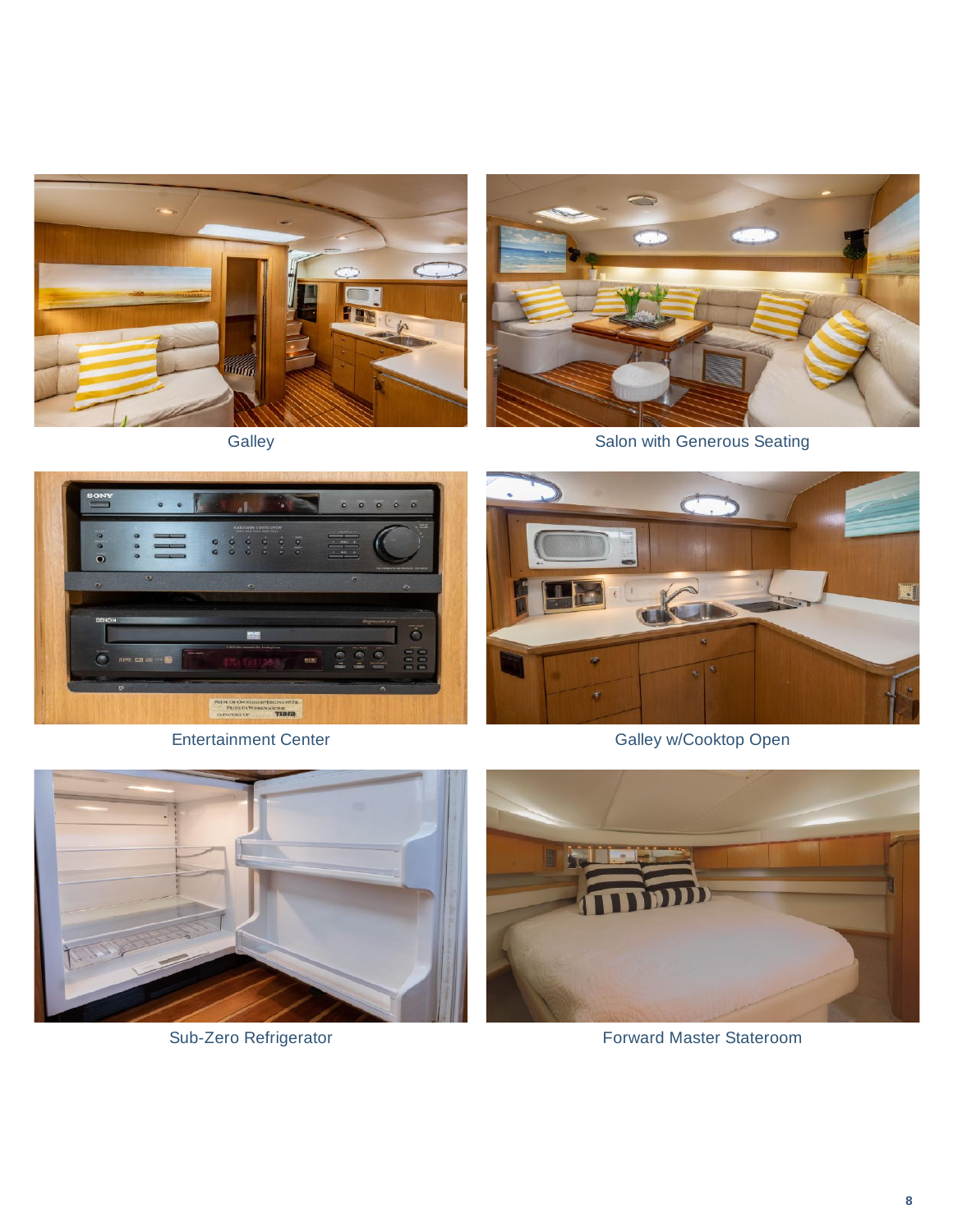

Master Head and Shower **Huge Garage** Huge Garage





T/CAT 435 HP and ONAN Generator **Helm Station** 







Helm Seating **Captain's View**